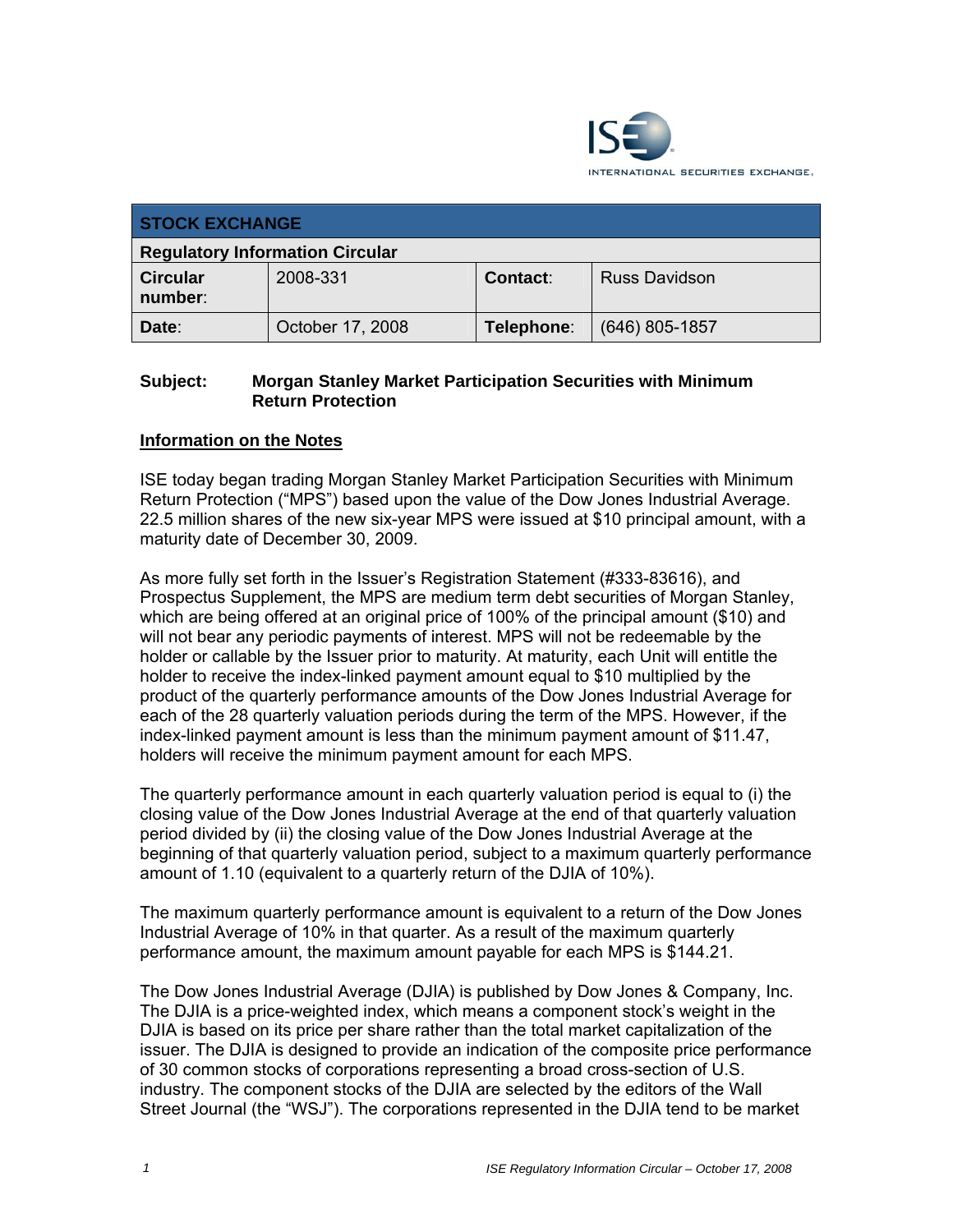leaders in their respective industries and their stocks are typically widely held by individuals and institutional investors. Changes in the composition of the DJIA are made entirely by the editors of the WSJ without consultation with the corporations represented in the DJIA, any stock exchange, any official agency or the Company.

It is expected that the market value of the MPS will be affected by the value of the Index, by a number of other interrelated factors including, among other things: the general level of interest rates, the volatility of the Dow Jones Industrial Average, the time remaining to maturity, the dividend rate on stocks underlying the Dow Jones Industrial Average, and the credit rating of the Issuer.

Investing in the MPS is not equivalent to investing in the Dow Jones Industrial Average.

- Ownership of the MPS will be maintained in book-entry form by or through The Depository Trust Company.
- DMJ will be quoted and trade as an equity issue in round lots of 100, and will trade "flat" without accrued interest.

Trading in the shares on ISE is on a UTP basis and is subject to ISE equity trading rules. The shares will trade from 9:00 a.m. until 4:00 p.m. Eastern Time. Equity Electronic Access Members ("Equity EAMs") trading the shares during the Pre-Market Session are exposed to the risk of the lack of the calculation or dissemination of underlying index value or intraday indicative value ("IIV"). For certain derivative securities products, an updated underlying index value or IIV may not be calculated or publicly disseminated in the Pre-Market hours. Since the underlying index value and IIV are not calculated or widely disseminated during Pre-Market hours, an investor who is unable to calculate implied values for certain derivative securities products during Pre-Market hours may be at a disadvantage to market professionals.

Equity EAMs also should review NASD Notice to Members 03-71 for guidance on trading these products. The Notice reminds members of their obligations to: (1) conduct adequate due diligence to understand the features of the product; (2) perform a reasonable-basis suitability analysis; (3) perform customer-specific suitability analysis in connection with any recommended transactions; (4) provide a balanced disclosure of both the risks and rewards associated with the particular product, especially when selling to retail investors; (5) implement appropriate internal controls; and (6) train registered persons regarding the features, risk and suitability of these products.

## **This Regulatory Information Circular is not a statutory Prospectus. Equity EAMs should consult the Trust's Registration Statement, SAI, Prospectus and the Fund's website for relevant information.**